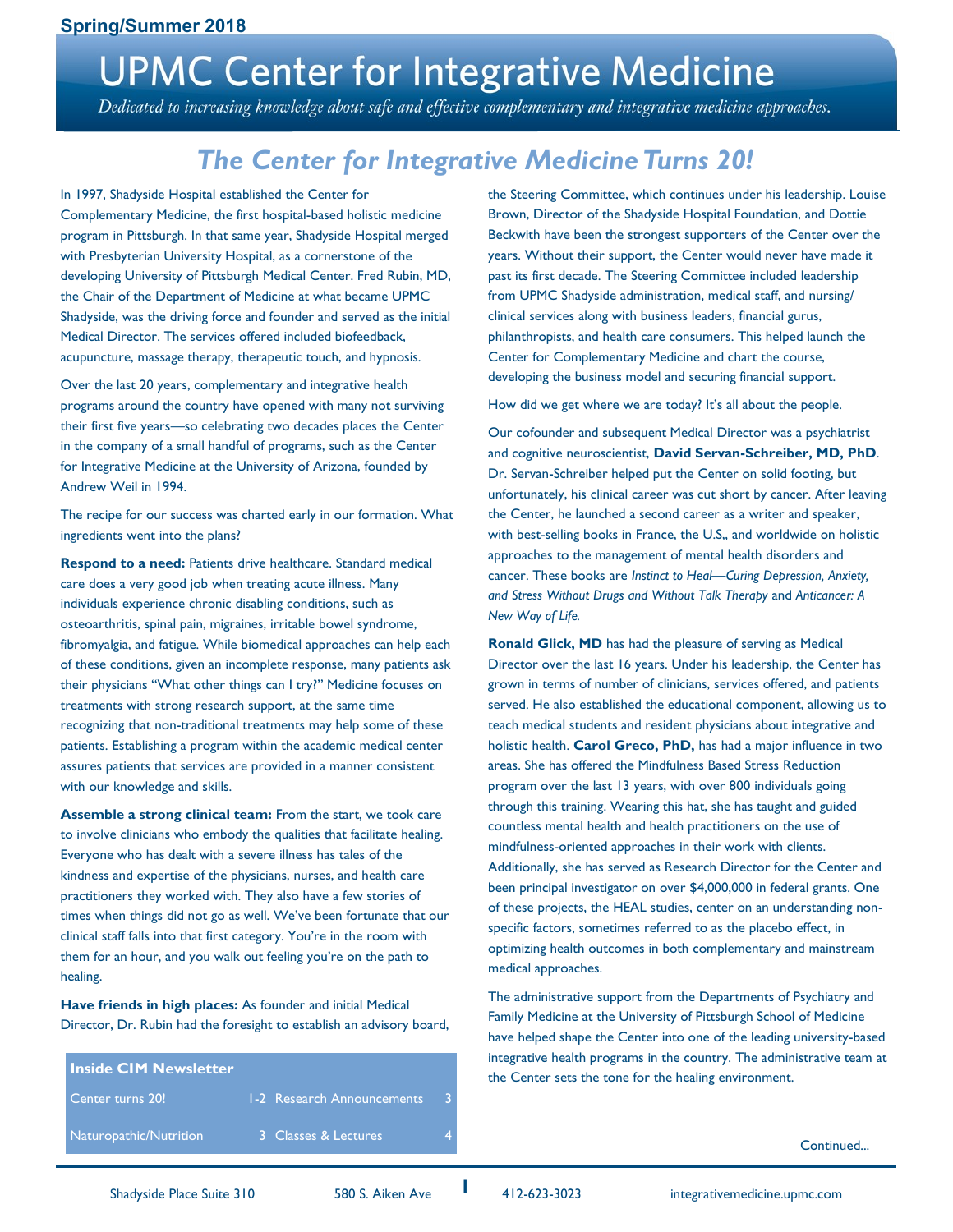## **UPMC Center for Integrative Medicine**

Dedicated to increasing knowledge about safe and effective complementary and integrative medicine approaches.

Patients appreciate their pleasant voices picking up the phone, instead of the usual phone tree, as well as the help and support that they offer patients in connecting with the appropriate practitioners and in scheduling. The 20 amazing clinicians at the Center bring their clinical and interpersonal skills to their work; their energy helps our patients improve their symptoms and outlook.

Where will things go in the next 20 years? The vision is that there will be only one "Medicine" that the approaches we identify today as integrative or complementary, will be incorporated into standard medical practice, as our understanding of the biology and benefit of these approaches advances.

Some of the milestones in this field and with the Center include:

- 1991—the National Institutes of Health establishes the Office of Alternative Medicine (OAM).
- 1993—David Eisenberg publishes research in the *New England Journal of Medicine* estimating that one in three Americans uses some form of Complementary and Alternative Medicine (CAM) therapy over the prior year. This is later replicated, by Dr. Eisenberg and by the National Health Information Survey, with the CAM usage increasing in recent years.
- 1997—the Center for Complementary Medicine at UPMC Shadyside is founded.
- 1998—OAM is renamed the Center for Complementary and Alternative Medicine (NCCAM) with an expanded presence in the advancement of research and training in the field. More recently, the name was changed to the Center for Complementary and Integrative Health (NCCIH).
- 2000—the University of Arizona establishes fellowship training in Integrative Medicine.
- 2002—the Consortium of Academic Health Centers for Integrative Medicine and Health (Consortium) is founded, initially with eight academic medical centers with integrative health programs in clinical care, research, and education.
- 2003—the Center for Integrative Medicine, representing the University of Pittsburgh, joins the consortium as part of the 2<sup>nd</sup> wave of membership, with 19 hospital systems from around the country represented.
- 2006—the Consortium establishes the North American Research Conference on Complementary and Integrative Medicine, now a biennial event entitled the International Congress on Integrative Medicine and Health.
- 2007—Bravenet is established as a practice-based research network, facilitating multicenter research collaboration.
- 2011—the Institute of Medicine releases a monograph, *Relieving Pain in America*. This report identifies pain as a serious public health concern and proposes policy changes and resources that need to be devoted to pain management. This conservative expert panel endorses the use of complementary and integrative approaches in pain management.
- 2012—the *Archives of Internal Medicine* publishes a metaanalysis by A.J. Vickers reviewing the treatment of almost 18,000 patients finding a significant reduction in pain for

acupuncture as compared to sham or placebo treatment for chronic pain.

- 2016—UPMC Health Plan begins coverage of acupuncture for four pain conditions for most of the individual and group and Health Plans.
- 2018—the Consortium, now under the name of Academic Consortium for Integrative Medicine & Health, grows to 72 North American hospital systems, taking it closer to the goal of involving half of the medical schools in the States.

#### **References:**

Eisenberg DM. 1993. Unconventional medicine in the United States: Prevalence, costs, and patterns of use. *The New England Journal of Medicine*.

Greco CM et. al. 2015. Measuring nonspecific factors in treatment: item banks that assess the healthcare experience and attitudes from the patient's perspective. *Quality of Life Research*.

Institute of Medicine. 2011. Relieving pain in America: A blueprint for transforming prevention, care, education, and research. Washington, D.C: *National Academies Press*.

Vickers AJ et. al. 2012. Acupuncture for chronic pain: individual patient data meta-analysis. *Archives of Internal Medicine*.

#### **Research Announcements**

*The UPMC Center for Integrative Medicine is dedicated to increasing knowledge about the effectiveness and safety of complementary and integrative medicine approaches. Other integrative medicine modalities may not have been subjected to the same level of scientific inquiry as western medicine treatments. The Center for Integrative Medicine, in concert with the University of Pittsburgh, is actively pursuing research to support the benefits of these therapies.*



The Center for Integrative Medicine is proud to announce a new research project that focuses on measuring Mindfulness. Drs. Carol Greco and David Victorson (of Northwestern University) are the leaders of the study, which is funded by the National Institutes of Health.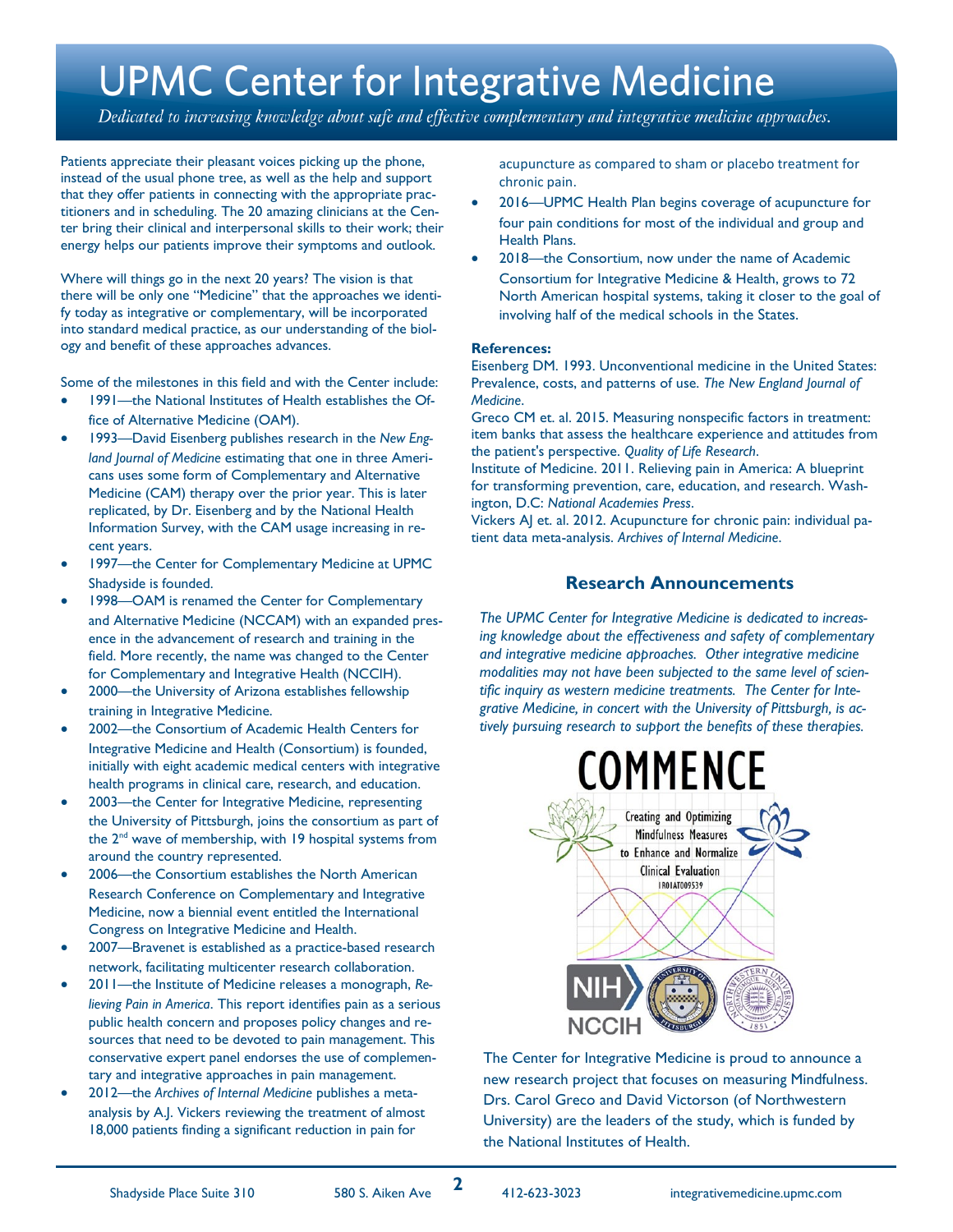# **UPMC Center for Integrative Medicine**

Dedicated to increasing knowledge about safe and effective complementary and integrative medicine approaches.

## Naturopathic Medicine and Healthy Nutrition

Naturopathic medicine is one of the best kept secrets in healthcare. Naturopathic physicians or Doctors of Naturopathic Medicine (NDs) complete a four-year fulltime graduate-level program at one of seven brick-andmortar naturopathic medicine colleges in the U.S. and Canada. Thanks to the tireless work of State Representative Mark Mustio, the Pennsylvania Legislature passed a bill in 2016 which will create a procedure for regulating naturopathic physicians under the PA State Board of Medicine, making Pennsylvania the 20th state to offer this credentialing. State Senator John Rafferty and State Senator Jay Costa have co-sponsored legislation that would provide for full licensure and expand the scope of practice Naturopathic Doctors in the State of Pennsylvania. Senate Bill 834 is currently waiting for a vote in the Senate Professional Licensure Committee. NDs are trained in traditional medical subjects, such as anatomy, physiology, biochemistry, pathophysiology, immunology, biochemistry, and pharmacology. They learn physical diagnosis, and Dr. John Laird utilizes this skill in his work as a faculty member in the Physician Assistant program at Chatham University.

While there is much overlap with traditionally trained medical physicians, the focus and orientation of their training and practice have several differences. Key in the orientation of naturopathic physicians are a focus on prevention, a detailed understanding of dietary factors that may contribute to health problems and can be modified, and the judicious use of nutritional supplements and herbs to support wellness. In healthcare, we're all working from the same medical literature; NDs incorporate this understanding to guide their treatment recommendations. Some examples of consultations include:

- >Counseling a woman who is BRCA (gene associated with breast cancer risk) positive on dietary and lifestyle changes she can make
- >Counseling patients with anxiety or depression on lifestyle factors, nutritional interventions, and dietary supplements that serve as adjuncts to

conventional medical treatment

- >Counseling patients with elevated cholesterol, blood pressure and/or blood glucose about dietary and supplement approaches that complement conventional medical treatment
- >Counseling patients undergoing conventional cancer treatments on which integrative approaches can safely and effectively support them during this process

On **Wednesday, May 16, from 5-7p.m.** we will highlight the work of our two naturopathic physicians, Drs. John Laird and Sari Cohen, in a discussion focusing on health nutrition, the guided use of supplements and botanical medicine, and management of several common health conditions. Additionally, Luann Scarton, RD, a functional nutrition specialist will present on dietary approaches.

#### **Naturopathic Medicine & Healthy Nutrition**

*Presented by: Sari Cohen, John Laird, and LuAnn Scarton* Wednesday, May 16th 2018 5:00pm-7:00pm Shadyside Hospital - West Wing Auditorium *Light refreshments will be provided*

| <b>Time</b>   | <b>Topic</b>                          |
|---------------|---------------------------------------|
| $5:00 - 5:30$ | <b>What is Naturopathic Medicine?</b> |
|               | Presented by: Dr. Sari Cohen          |
| 5:30-6:00     | <b>Metabolic Syndrome</b>             |
|               | Presented by: Dr. John Laird          |
| $6:00 - 6:30$ | <b>Elimination Diet</b>               |
|               | Presented by: LuAnn Scarton           |
| $6:30 - 7:00$ | <b>Q&amp;A</b>                        |
|               | <b>Panel Discussion</b>               |
|               |                                       |

#### *Please RSVP to [kailb@upmc.edu](mailto:kailb@upmc.edu) by May 14th*

*There is no cost to attend; CEU's have been applied for*